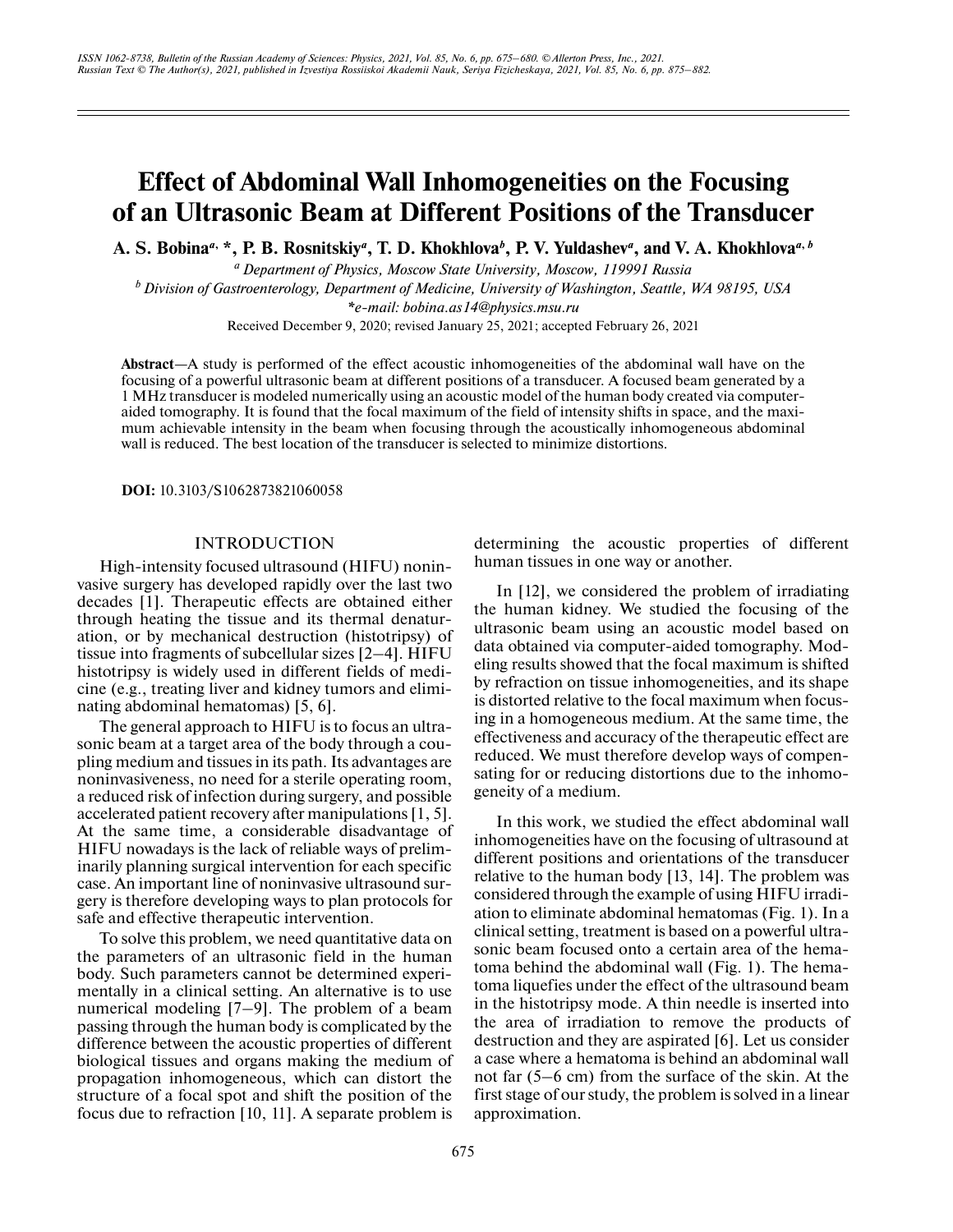

**Fig. 1.** Geometric pattern of focusing an ultrasonic beam in a human body on a hematoma in the abdominal wall.

## ACOUSTIC MODEL OF THE HUMAN BODY

An important step in this work is creating and preparing a realistic model of an acoustically inhomogeneous human body with a hematoma, since we must know all acoustic parameters of the tissue as functions of coordinates in order to construct a numerical solution to the corresponding model equations in a certain domain. For a linear model of wave propagation, these parameters are the speed of sound, density, and coefficient of absorption. The biological medium is inhomogeneous with respect to these characteristics. The speed of sound and density within soft tissues are associated with the relative proportions of water, protein (collagen and hemoglobin), and lipids, and are therefore inherently inhomogeneous [10, 11, 14]. The high content of protein in tissue raises the speed of sound and density, compared to the same parameters in water or blood, while a high content of lipids (e.g., fat) lowers the speed of sound and density.

In this work, the spatial distributions of acoustic parameters were determined using data obtained via computer-aided tomography of the human body. Computer-aided tomography (CT) is one of the most successful nondestructive ways of examining the internal structure of the human body layer by layer. It is based on measuring and using computers to consider the difference between the attenuation of X-ray radiation by tissues of different densities and compositions [15]. The density of tissues at each point of the patient's body can be determined from CT images, the brightness of which is described by the Hounsfield scale [15].

Analysis of the density and speed of sound of different tissues showed that these two parameters strongly correlate with each other, and a linear relationship can be established between them [16]. Using the established ratios, we can reconstruct the speed-of-sound distribution at each point of the acoustic model. On the other hand, it was found that the coefficient of

absorption correlates poorly with the density, so this parameter must be restored another way. The acoustic model was therefore segmented (i.e., different types of tissues and organs were selected and numbered). Different tissues (skin, fat, muscle, hematoma, and bone) were selected from CT images based on speed-ofsound thresholds [12]. When constructing threedimensional matrices of acoustic parameters, the segmented regions were assigned values of the coefficient of absorption known from the literature [17]. Subsequent work was done only with segmented data and two matrices containing the distributions of the speed of sound and density in a medium.

Data of the acoustic model of an inhomogeneous medium were obtained with discretization intervals of CT images in a Cartesian coordinate system in directions *x* and *y* with steps of  $\Delta x = \Delta y = 0.77$  mm (across the human body) and in direction *z* with a step of  $\Delta z$  = 2.5 mm (along the human body). This step of the matrix of inhomogeneities is quite large and comparable to the size of the focal region of the ultrasonic beam, so analyzing the change in focus shape, the formation of side maxima, and other important characteristics becomes impossible if such a matrix is used directly in acoustic modeling. To ensure the accuracy of calculations for the acoustic field, we therefore reduced the intervals of discretization to values of Δ*x* =  $\Delta y = \Delta z = 0.5$  mm using the trilinear interpolation in the MATLAB software. The distributions of the acoustic parameters of the medium were then transferred to a numerical grid in the Cartesian coordinate system associated with the transducer, where axis *z* is directed along that of the ultrasonic beam (Fig. 1).

When determining the best direction of radiation, it is important to avoid the ultrasonic beam hitting the patient's bones and organs that contain air. Bones strongly absorb and reflect ultrasound, which can result in overheating and burns. Air bubbles in the path of the ultrasonic beam cause it to reflect and scatter. Positioning the transducer so that the beam it creates passes the shortest path through soft tissues to the focal point would seem to be the best solution, since it reduces the effects of absorption in the tissue and the effects of refraction shifting the focus. In this work, a hematoma behind the human abdominal wall is considered an object of the HIFU therapeutic effect. This is an easy object to irradiate, since it is close to the skin, far from the ribs and pelvic bones, and far from the air cavities formed in the intestinal tract and other gas-containing organs. The main parameter for choosing the optimum location of the transducer is the angle at which the ultrasonic beam penetrates into soft tissues almost perpendicular to the skin surface.

After selecting the area and direction of irradiation, the 3D matrix of acoustic parameters obtained from the CT image was rotated so that axis *z* of the new coordinate system coincided with that of the ultrasonic beam. In mathematical modeling, the human body rotates about the main axis of the transducer, and the transducer does not rotate about the model. To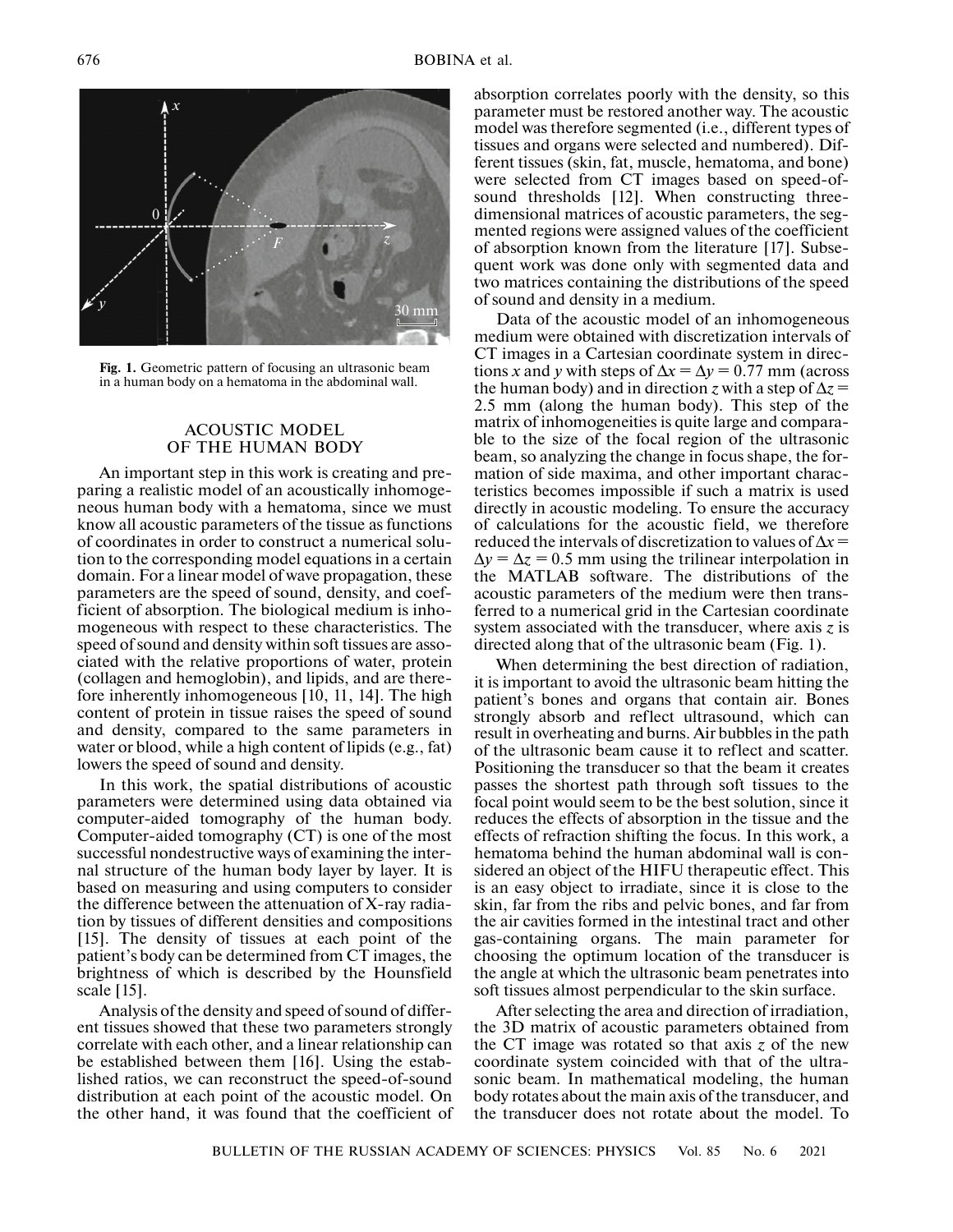

**Fig. 2.** Results from rotating the segmented 3D matrix with abdominal wall hematoma. (a) Position 1 before rotation; (b) position 2 after rotation. The hematoma is shown in white; the transducer is shown in black. Water and other organs are shown in different shades of gray.

accomplish this, we must transfer the 3D matrices containing information on the speed of sound, density, and coefficient of absorption in each  $0.5 \times 0.5 \times$ 0.5 mm volume of the irradiation medium in the coordinate system to a new coordinate system. A rotation matrix is normally used to perform a direct orthogonal transformation in Euclidean space. It contains information about the angle of rotation and the axis around which rotation is performed. Any rotation in threedimensional space can thus be presented as a composition of rotations around three orthogonal axes. The composition is the matrix resulting from the product of the corresponding three rotation matrices for each axis. For convenience, the rotation matrix is expressed in terms of Euler angles describing the rotation of an absolutely rigid body in three-dimensional Euclidean space. These are angles that correspond to rotation around one axis, and rotations around all axes are performed in sequence. Rotation is first done around axis *Oz* by angle α of precession. Rotation is then done around new axis  $Ox'$  (formed after the first rotation) by angle  $β$  of nutation, and the last rotation is done around the newest axis *Oz*' (formed after the first and the second rotations) by angle  $\gamma$  of proper rotation. A rotation matrix is written for each step:

40

$$
R_z(-\alpha) = \begin{pmatrix} \cos(\alpha) & \sin(\alpha) & 0 \\ -\sin(\alpha) & \cos(\alpha) & 0 \\ 0 & 0 & 1 \end{pmatrix};
$$
  
\n
$$
R_x(-\beta) = \begin{pmatrix} 1 & 0 & 0 \\ 0 & \cos(\beta) & \sin(\beta) \\ 0 & -\sin(\beta) & \cos(\beta) \end{pmatrix}, \qquad (1)
$$
  
\n
$$
R_x(-\gamma) = \begin{pmatrix} \cos(\gamma) & \sin(\gamma) & 0 \\ -\sin(\gamma) & \cos(\gamma) & 0 \\ 0 & 0 & 1 \end{pmatrix}.
$$

The final rotation matrix can be obtained by multiplying these three matrices:

$$
R = R_z(-\alpha)R_x(-\beta)R_z(-\gamma). \tag{2}
$$

Resulting matrix (2) was used to recalculate the coordinates from the existing system to the one selected system as the best. The choice of the angle was based on using one of several locations where the maximum perpendicularity of the beam to the skin was likely to be observed. The final result is shown in Fig. 2, where Fig. 2a corresponds to the position of the transducer before rotation, and Fig. 2b corresponds to the position of the transducer after rotation. The hematoma is shown in white, and the transducer is shown in black. All other types of biological tissues and the coupling medium (water) are shown in different shades of gray.

### THEORETICAL MODEL AND FOCUSING PARAMETERS

The propagation of an ultrasonic beam with frequency  $f_0 = 1$  MHz in an inhomogeneous biological tissue was modeled using the freely available k-Wave toolkit for the MathLab software designed to describe acoustic wave fields [18]. Numerical k-Wave procedures allow us to model acoustic waves in inhomogeneous media with a power law of absorption [19]. To calculate the field of a high-intensity ultrasonic wave in the human body, the governing equations normally must consider the combined effects of diffraction, nonlinearity, absorption, dispersion, and inhomogeneity of the acoustic medium (i.e., the difference between such acoustic parameters of tissues and organs as the speed of sound, density, absorption, and nonlinearity). The corresponding equations can be written as a system of differential equations in partial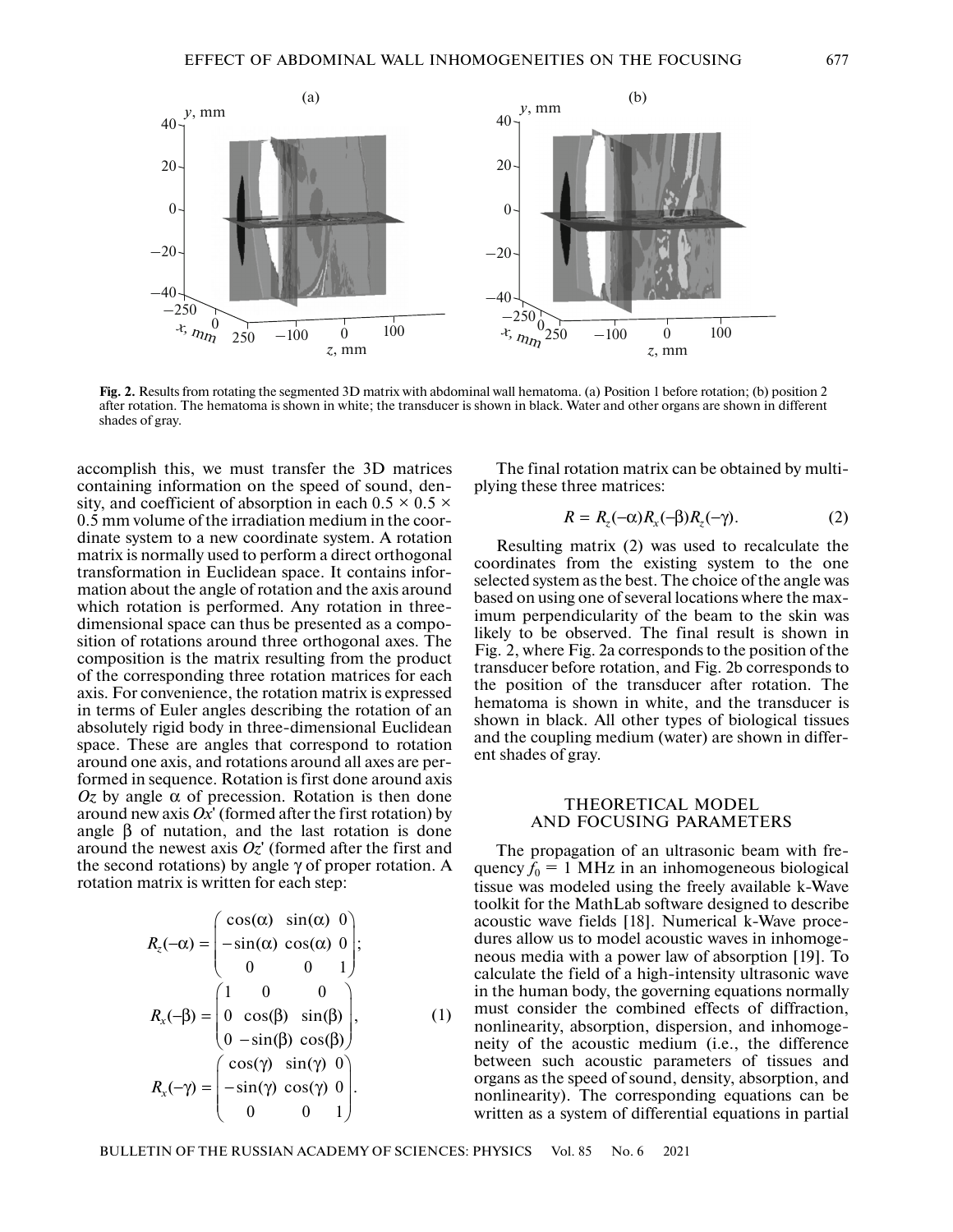| <b>Tissue</b>         | $c_0$ , m s <sup>-1</sup> | $\rho_0$ , kg m <sup>-3</sup> | $\alpha$ , dB m <sup>-1</sup> |
|-----------------------|---------------------------|-------------------------------|-------------------------------|
| Water                 | 1500                      | 1000                          | $\bf{0}$                      |
| Skin                  | $1580 - 1630$             | 1090                          | 182.4                         |
| Fat                   | $1450 - 1480$             | 950                           | 38.2                          |
| Bone                  | $\geq$ 2000               | $\geq$ 1800                   | 1311.6                        |
| Hematoma (blood clot) | $1580 - 1630$             | 1060                          | 26.05                         |
| Muscle                | $1550 - 1580$             | 1050                          | 104.23                        |

**Table 1.** Values of the acoustic parameters of soft tissues in the model [16]

derivatives of the first order. In this work, we used the linearized form of the equations:

$$
\frac{\partial \vec{u}}{\partial t} = -\frac{1}{\rho_0} \nabla p, \quad \frac{\partial \rho}{\partial t} = -\rho_0 \nabla \vec{u} - \vec{u} \nabla \rho_0, \np = c_0^2 \left( \rho + \vec{d} \nabla \rho_0 - \frac{\delta}{c_0^2} \frac{\partial p}{\partial t} \right).
$$
\n(3)

Here,  $\vec{u}$  is the vector of a particle's velocity in the medium:  $\vec{d}$  is the vector of displacement of particles of medium;  $\vec{d}$  is the vector of displacement of particles of the medium; *p* is the acoustic pressure; ρ denotes fluctuations in density;  $\rho_0(\vec{r})$ ,  $c_0(\vec{r})$ , and  $\delta(\vec{r})$  are the equilibrium density, the speed of sound, and the dissipative coefficient of the inhomogeneous medium, respectively; and  $\vec{r}$  is the radius vector. Dissipative coefficient  $\delta$  is assumed to be zero in water. For the segments of the inhomogeneous abdominal wall, we use an unambiguous relationship  $\delta = 2\alpha c_0/(2\pi f_0)$  between the dissipative coefficient  $\delta$  and the absorption coefficient  $\alpha$  at the frequency of  $f_0 = 1$  MHz from the literature [17]. The values of the absorption coefficients, the ranges of the speed of sound and density of various soft tissues used in the model of the human body are presented in Table 1.

System (3) was solved using the pseudospectral method, where the spatial gradients of the acoustic field are calculated in *k*-space based on the Fourier transform, and the two-layer time integration scheme includes a correction to compensate for the numerical dispersion. In the simulation, a transducer with an operating frequency of 1 MHz, a focal length of 85 mm, a central hole diameter of 30 mm, and an aperture of 85 mm is considered. The boundary condition in the form of the initial particle velocity on the *z* = 0 plane was calculated using the Rayleigh integral for a grid step of 0.5 mm under the assumption that the amplitude of the normal component of the particle velocity of the transducer surface is uniform. The beam was focused into the hematoma area to a depth of 64 mm in the position before rotation (Fig. 2a) and 55 mm in the position after rotation (Fig. 2b). By changing the direction of wave propagation through the water-and-skin interface, it was possible to determine the optimal location of the transducer, at which the acoustic pressure field in amplitude and shape would be closest to the amplitude and shape of the field when focusing in a homogeneous medium (water). The calculations were carried out in the coordinate system bound with the transducer. The spatial distributions of acoustic parameters were rotated at specified angles around the point of the geometric focus of the transducer (Fig. 2), after which the parameters of the medium at the nodes of the numerical grid bound with the transducer were determined. The results of calculating the acoustic field for each angle were compared with each other.

## RESULTS AND DISCUSSION

Our modeling results are presented in Fig. 3, which shows the spatial distributions of the intensity normalized to the intensity at the transducer along the *z* (Fig. 3a), *x* (Fig. 3b), and *y* (Fig. 3c) axes, and in Fig. 4, which shows the spatial distributions of the field pressure amplitude normalized to the pressure at the transducer, in the axial planes of the transducer *xz* and *yz*, and in the focal plane *xy* for the cases of different positions of the transducer relative to the body, as well as in a homogeneous medium (water). To check the correctness and accuracy of numerical calculations, an analytical solution on the beam axis obtained using the Rayleigh integral in water is also shown (Fig. 3). This graph almost completely coincides with the graph of the solution for the intensity field in water obtained by the k-Wave method, which shows the correctness of the program and allows it to be used for more complex cases, the analytical solution of which cannot be calculated.

Figures 4a–4c show the spatial distributions of the field pressure amplitude normalized to the pressure at the transducer in a homogeneous medium without absorption (water), which are considered reference in this work. When the transducer is positioned as in Fig. 2a (before rotation), the acoustic field in the hematoma is shown in Figs. 4d–4f. The acoustic field in the hematoma is shown in Figs. 4g–4i for when the transducer is positioned as in Fig. 2b (after rotation). We can see that the focal maximum is distorted when there are inhomogeneities. It changes its shape and shifts from its initial position on the transducer axis (Figs. 4d–4f and 4g–4i) relative to the case of water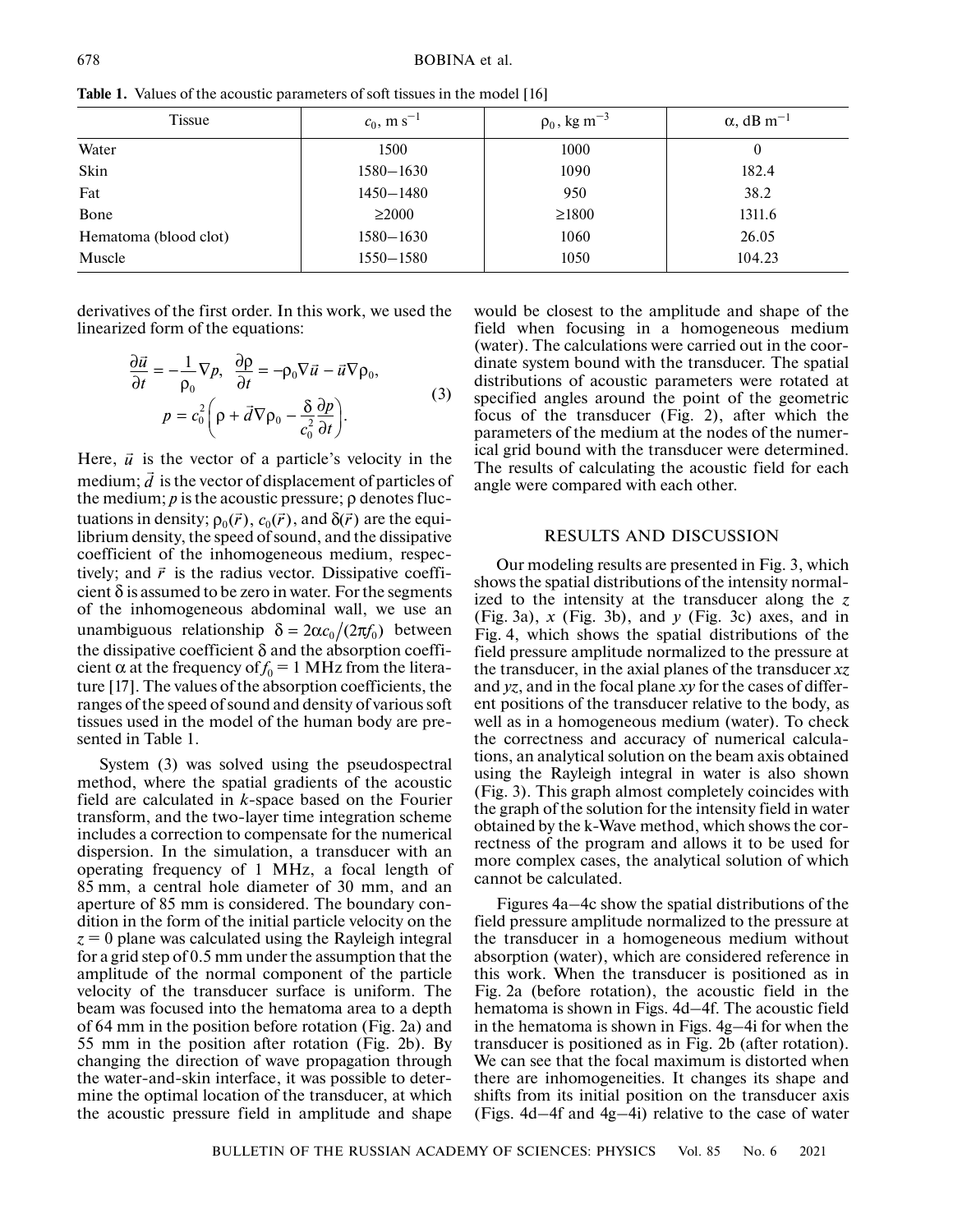

**Fig. 3.** Results from linear modeling of a beam focusing in water and inhomogeneous tissue. Intensity distributions normalized to the intensity at the transducer (a) along the *z* axis of the beam, and in the focal plane in the (b) *x* and (c) *y* directions, respectively. The curves correspond to options for calculating the field (*1*) in water (a pseudospectral k-Wave model), (*2*) in water (a Rayleigh integral model), (*3*) in an inhomogeneous medium before rotation of the CT matrix and ignoring absorption (a k-Wave model), (*4*) in an inhomogeneous medium before rotation of the CT matrix and ignoring absorption (a W-wave model), and (*5*) in an inhomogeneous medium after rotation of the CT matrix and ignoring absorption (a k-Wave model).



**Fig. 4.** Results from linear modeling of the transducer field in (a, b, c) water and (d, e, f) inhomogeneous absorbing tissue before rotation and (g, h, i) after rotation. The distributions of the pressure amplitude normalized to the pressure amplitude at the transducer are plotted in axial planes (a, d, g) *yz* and (b, e, h) *xz*, and in focal plane (c, f, i) *xy*.

BULLETIN OF THE RUSSIAN ACADEMY OF SCIENCES: PHYSICS Vol. 85 No. 6 2021